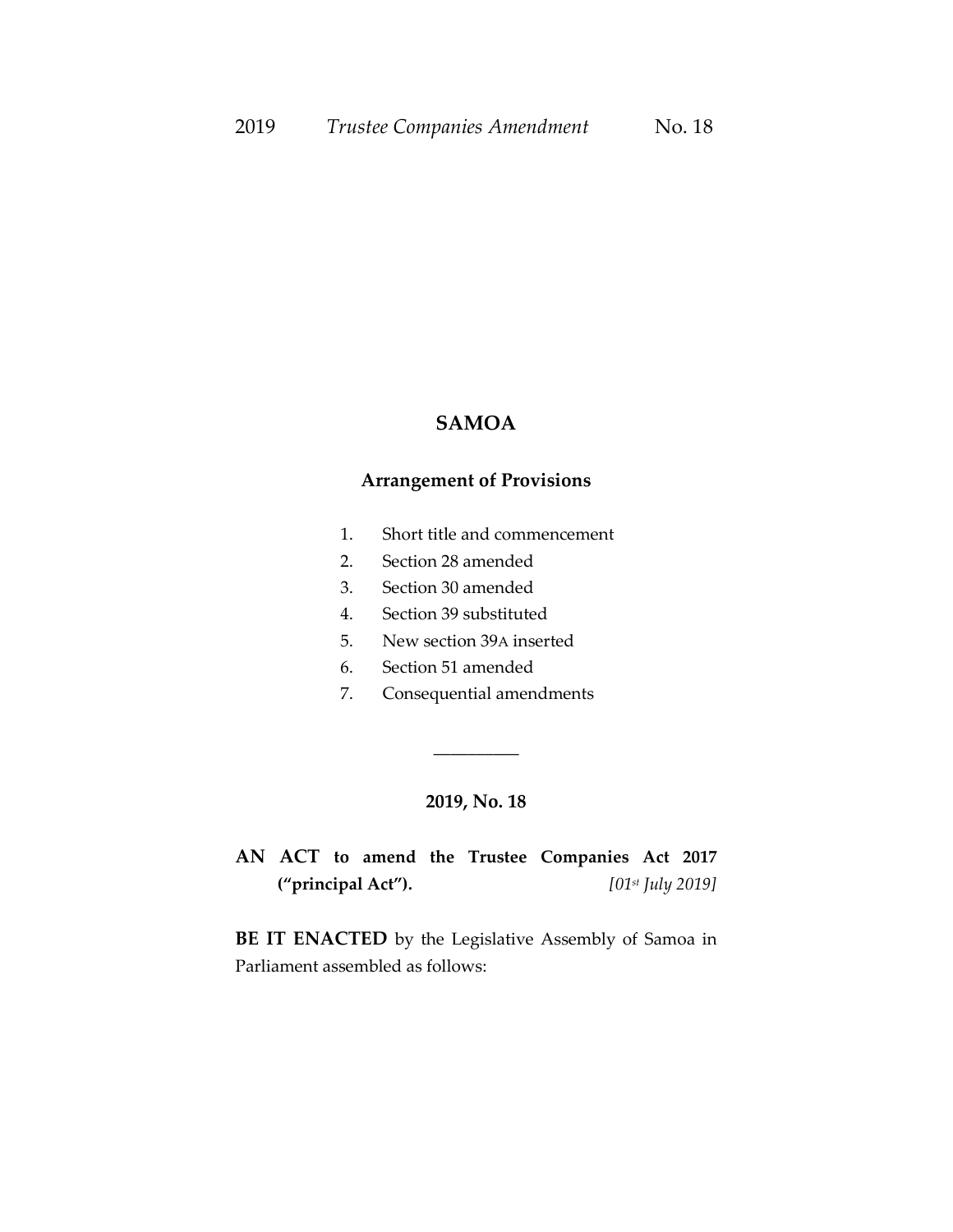# **1. Short title and commencement:**

This Act may be cited as the Trustee Companies Amendment Act 2019 and commences on the date of assent by the Head of State.

# **2. Section 28 amended:**

Section 28 of the principal Act is amended as follows:

- (a) in subsection (2), delete "and" at the end of paragraph (a), substitute the full stop "." with a semicolon ";" at the end of paragraph (b) and insert new paragraph (c) after paragraph (b) as follows:
	- "(c) must, for the managed TCSP, provide a management agreement to the satisfaction of the Regulator.";
- (b) in subsection  $(5)(i)$ , for "section  $27(2)$ " substitute "sections 27(2) and 28".

# **3. Section 30 amended:**

In section 30 of the principal Act, renumber the current provision as subsection (1) and insert the following:

" $(2)$  In this section "sufficient information" refers to the customer due diligence documents that are prescribed by Regulations.".

# **4. Section 39 substituted:**

For section 39 of the principal Act, substitute: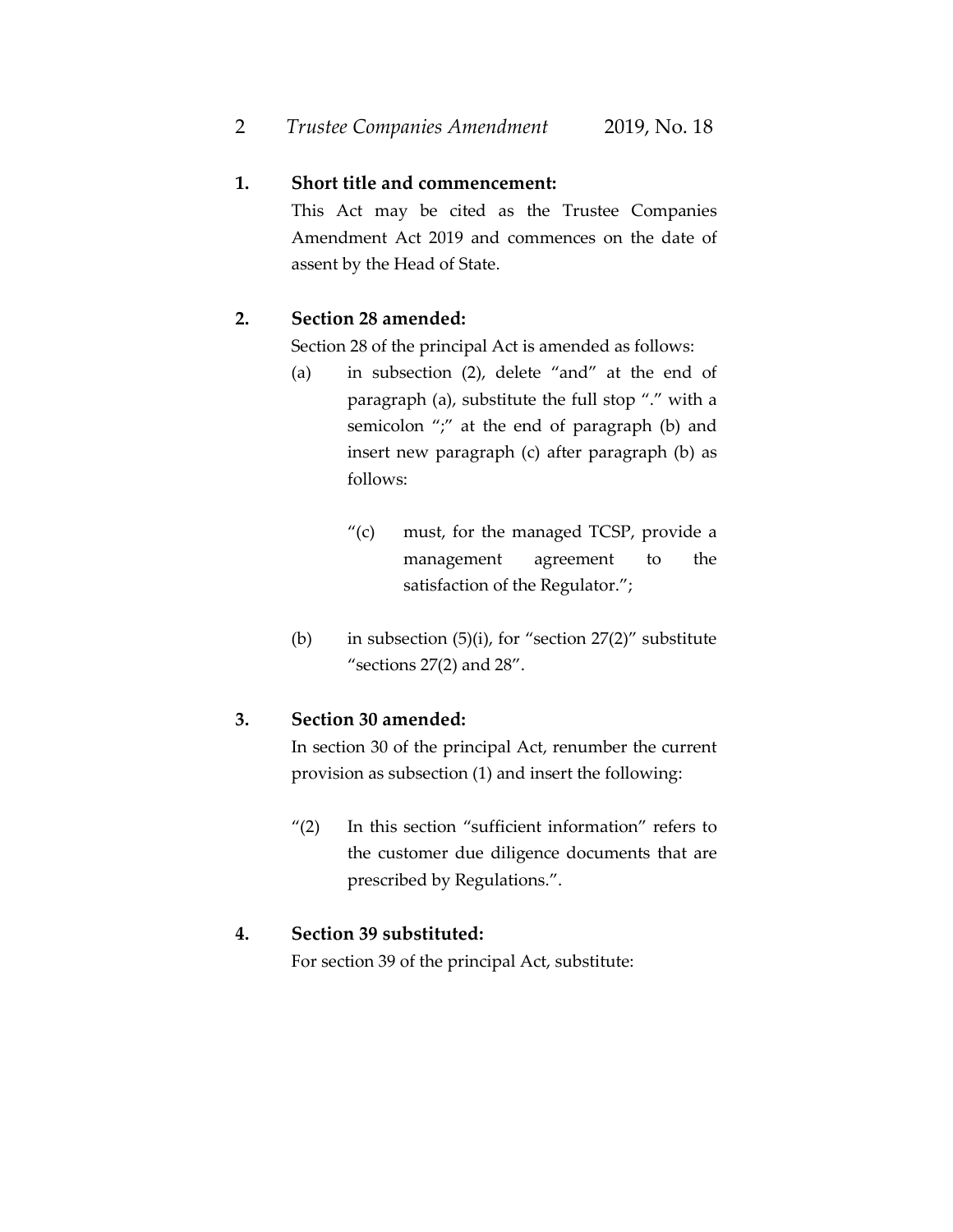### "**39. Revocation of licence:**

- (1) The Authority may revoke a licence if the TCSP or Firm:
	- (a) has ceased to carry on trustee business or other financial services business or does not within six (6) months after the issuance of its licence commence trust business or other financial services business; or
	- (b) goes into liquidation or is wound-up or dissolved; or
	- (c) is in non-compliance with any requirements of this Act, including sections 11(2), 28, 38(1); or
	- (d) surrenders their licence under section 39A.
- (2) The Authority before revoking a licence must:
	- (a) suspend the licence pending revocation; and
	- (b) in writing, notify the TCSP or Firm of the grounds on which it intends to revoke its licence.
- (3) The Authority may, notify any creditor, client, shareholder or employee of the TCSP or Firm, and relevant regulatory authorities in Samoa or another country of its intention to revoke the licence.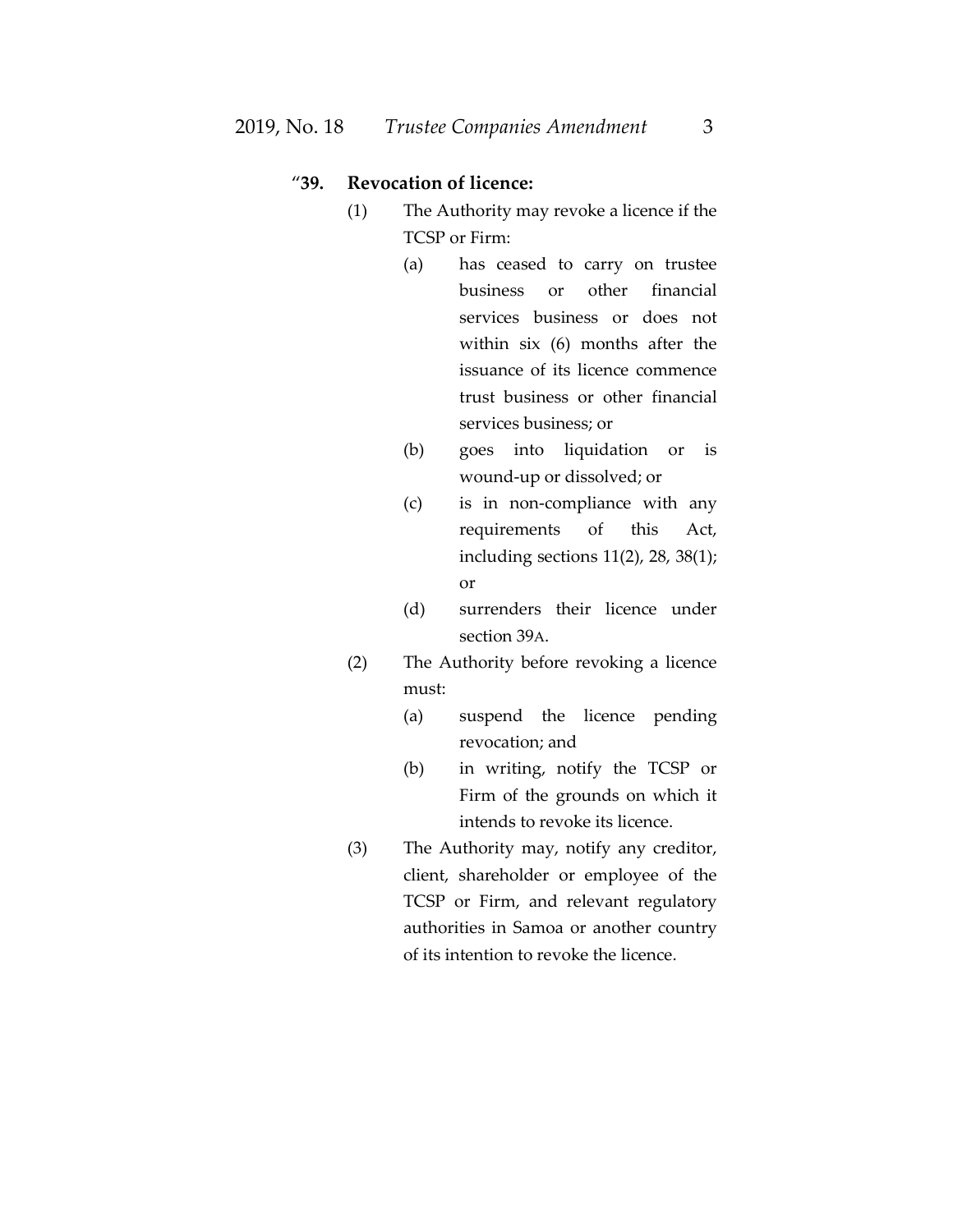- (4) Upon receipt of the notice of intention to revoke the licence under subsection (2)(b), the TCSP or Firm must:
	- (a) provide a report on the reason it has not complied with requirements of this Act, and measures it has or will take to rectify its non-compliance;
	- (b) advise the Authority on
		- (i) how the records required by the Act will be kept;
		- (ii) who will keep the records;
		- (iii) the location of where the records will be kept;
		- (iv) how the records will be made available after the relationship with the vehicles has ceased; and
	- (c) suspend operations and return its licence within 15 working days from receipt of the notice of intention to revoke, pending a decision by the Authority on the revocation of licence.
- (5) The Authority may, by notice in writing, require a TCSP or Firm to provide any other information as it deems necessary for the purpose of subsection (4).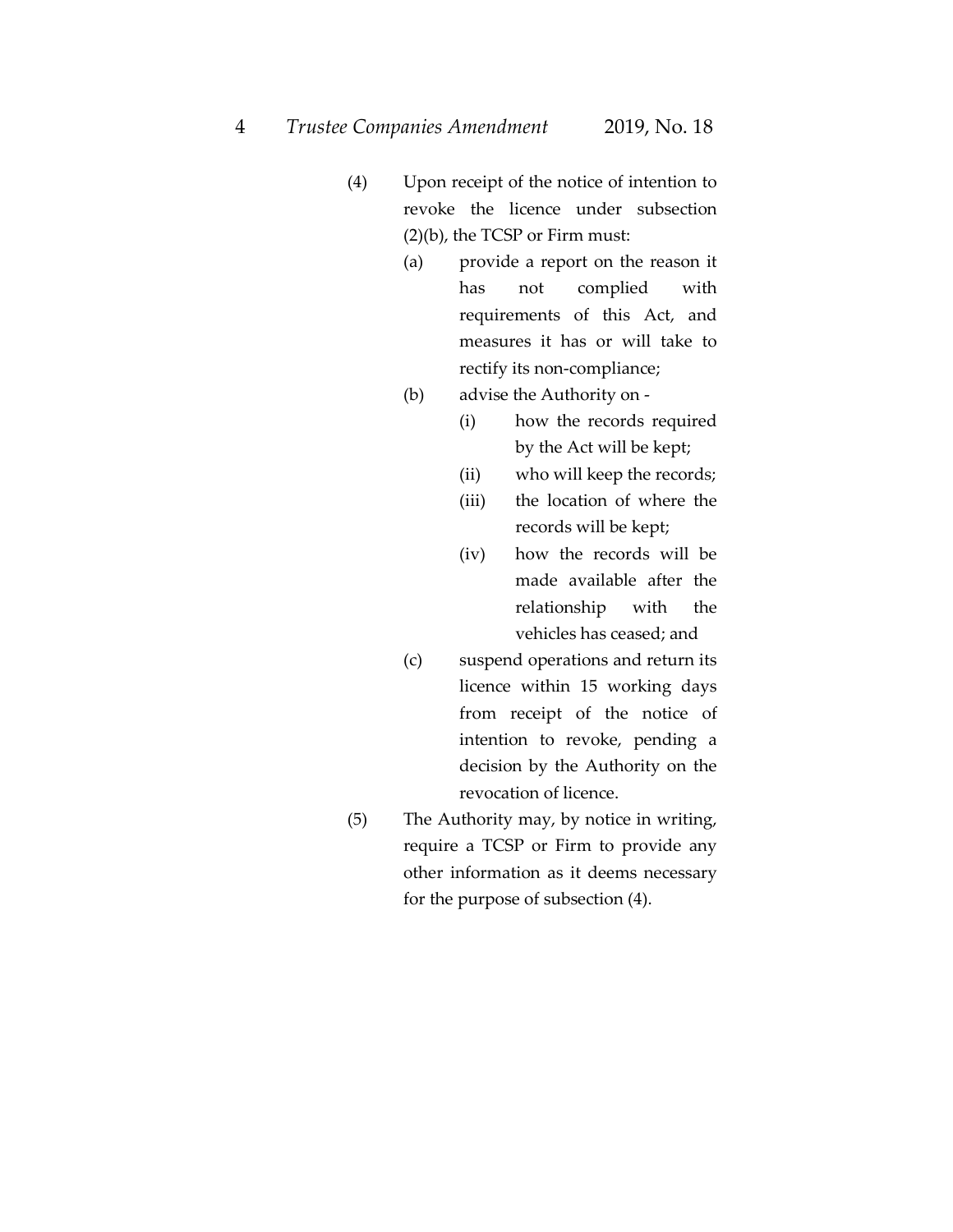- (6) Where the TCSP or Firm has complied with subsections (4) or (5), the Authority will review the report and make a decision whether to proceed to revoke the licence.
- (7) If the Authority decides not to revoke the licence, the Authority must notify the TCSP or Firm and may impose conditions, before the return of the licence to the TCSP or Firm.
- (8) If the Authority decides to revoke the licence, it must notify the TCSP of Firm that its licence has been revoked. The revocation of licence takes effect on the date of service on TCSP or Firm of the notice of revocation of the licence.
- (9) Upon the lapse of 15 working days and the TCSP or Firm has not complied with subsections (4) or (5), the Authority shall revoke the licence, and publish in the Savali or its Office Website the revocation of the TCSP or Firm's licence.
- (10) A TCSP or Firm that fails to comply with this section is liable to a monetary sanction prescribed under section 45.
- (11) The revocation of a TCSP or Firm's licence does not eliminate the liability of a person identified in subsection (4)(b)(ii) to keep and make available upon the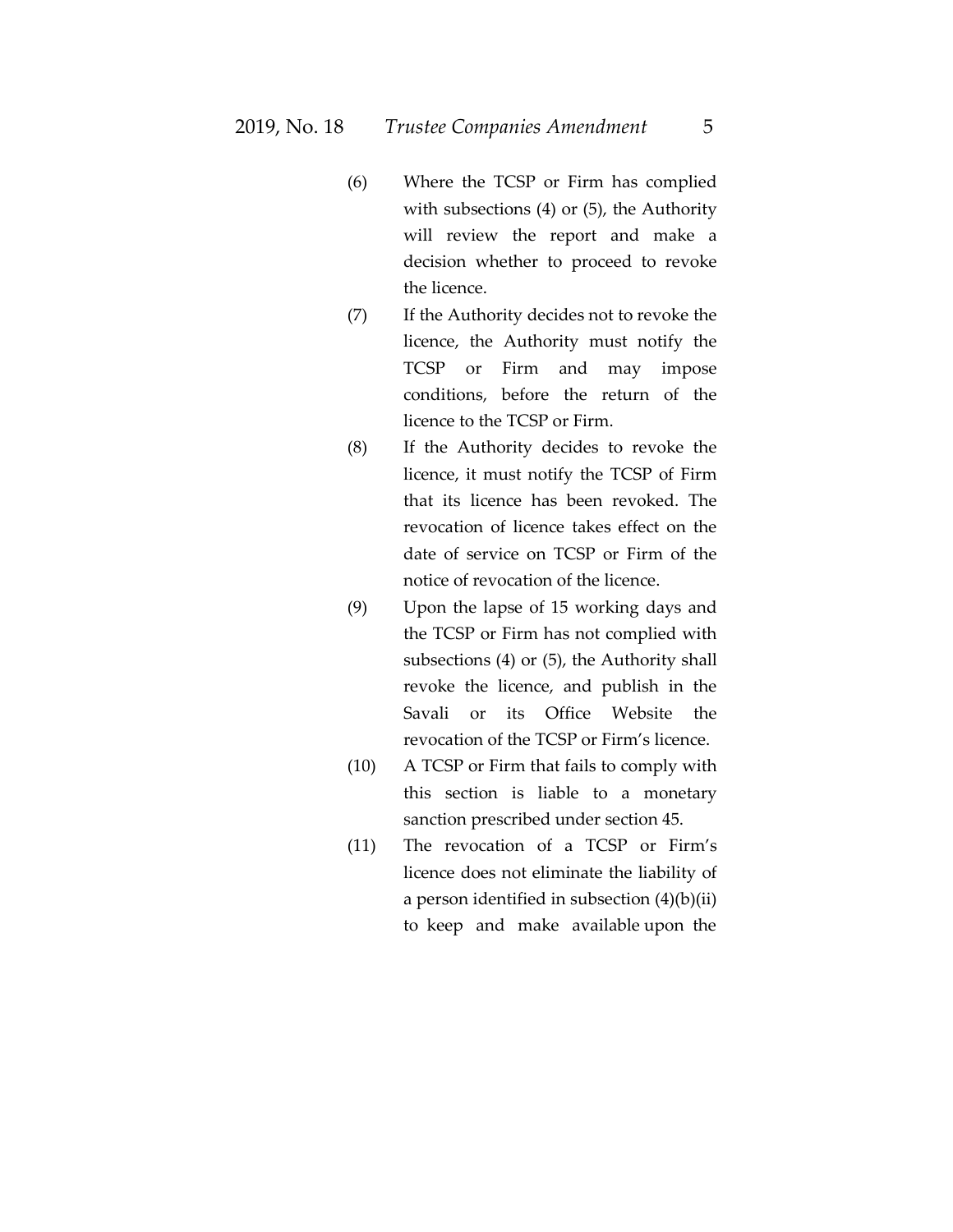Authority's request the records for seven (7) years after the TCSP or Firm's business has ceased.

(12) For the purposes of this section, a "licence" means a TCSP Licence, Trust Licence, Service Licence or a Managing Licence that has been issued to a TCSP or Firm under the Act.".

#### **5. New section 39A inserted:**

#### **"39A. Surrender of licence:**

- (1) A TCSP or Firm may seek approval of the Authority in written notice to surrender its licence under section 39(1)(d) in no less than 30 working days before the ceasing of business.
- (2) A written notice must contain:
	- (a) true and full disclosure of reasons for the surrender of the licence;
	- (b) the date the TCSP or Firm intends to cease business;
	- (c) measures taken by the TCSP or Firm to advise vehicles of its intention to surrender its licence;
	- (d) advise on procedures on
		- (i) how the records required by the Act will be kept;
		- (ii) who will keep the records;
		- (iii) the location of where the records will be kept; and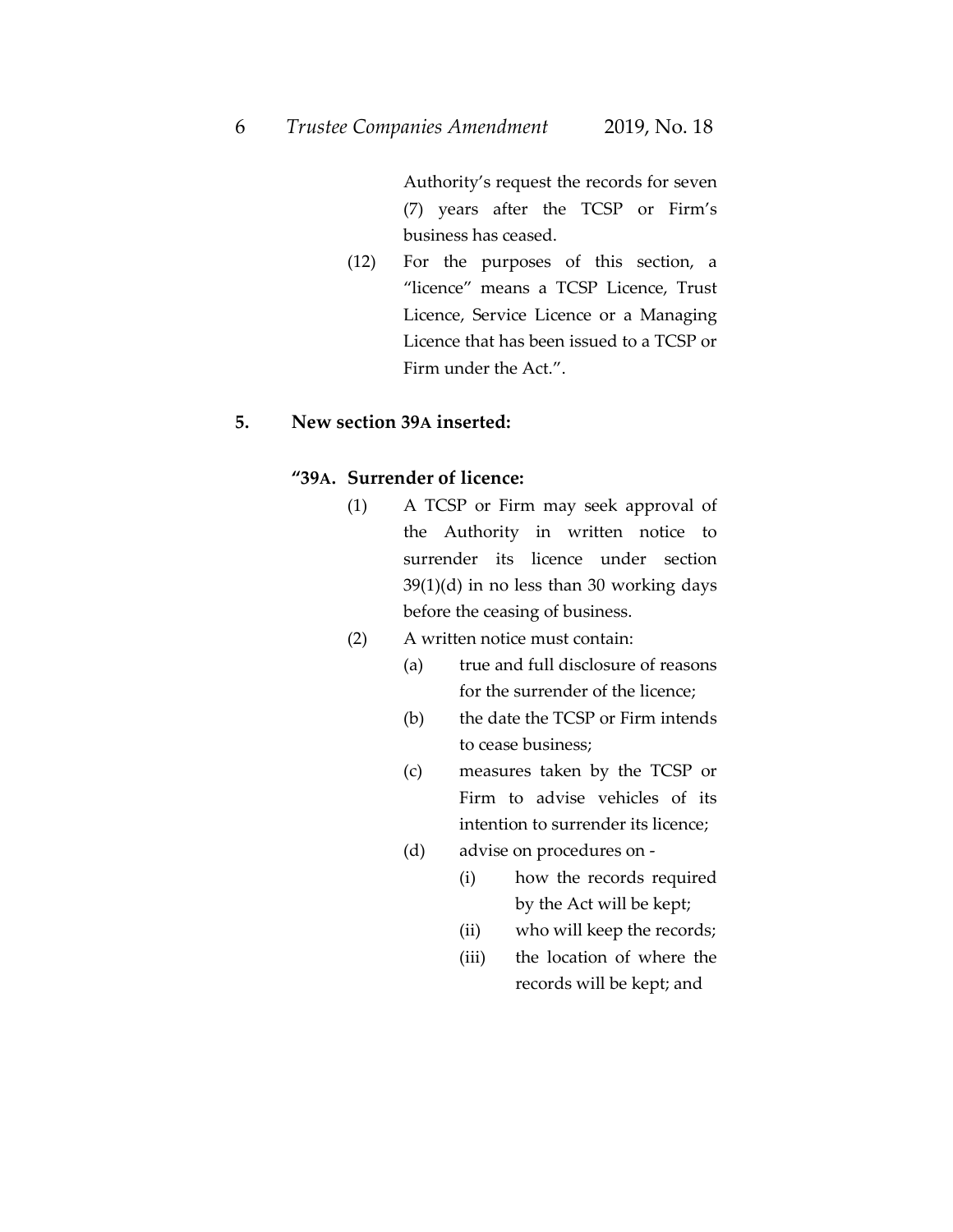- (iv) how the records will be made available after the relationship with the vehicles has ceased.
- (3) The Authority upon receipt of the written notice:
	- (a) must assess the information and may require that the TCSP or Firm provide further information as it deems necessary;
	- (b) may, notify any creditor, client, shareholder or employee of the TCSP or Firm, and relevant regulatory authorities in Samoa or another country of the written notice; and
	- (c) upon thorough assessment and being satisfied that the TCSP or Firm has satisfied the requirements of subsection 2(2), must write to the TCSP or Firm of its approval to surrender its licence.
- (4) The TCSP or Firm must return its licence within 15 working days upon receipt of approval to surrender its licence.
- (5) The Authority upon return of the licence from the TCSP or Firm shall revoke the licence.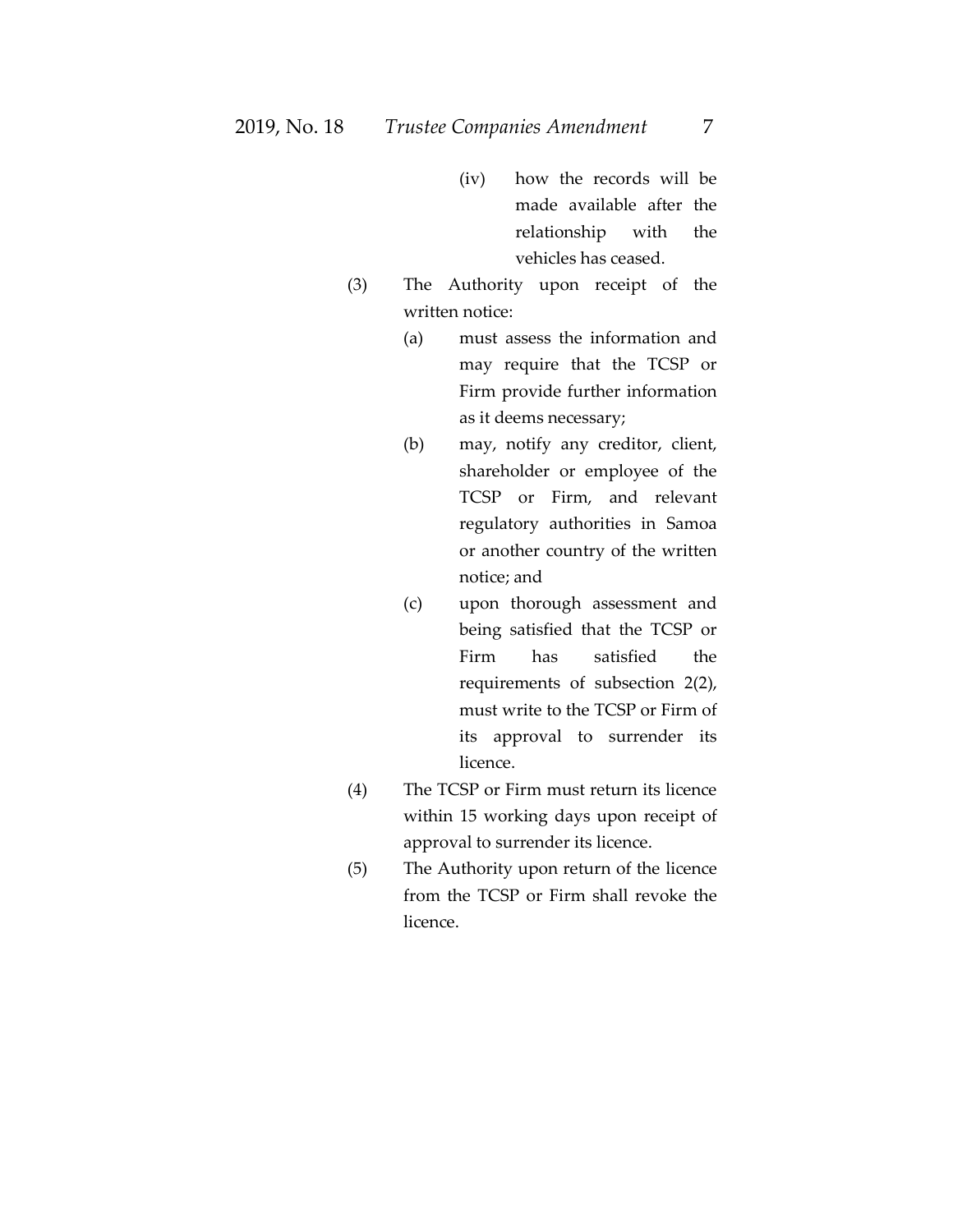- (6) Upon the lapse of 15 working days and the TCSP or Firm has not complied with subsection (4), the Authority shall revoke the licence, and publish in the Savali or its Office Website the revocation of the TCSP or Firm's licence.
- (7) The revocation of a TCSP or Firm's licence does not eliminate the liability of a person identified in subsection  $(2)(d)(ii)$ to keep and make available upon the Authority's request the records for seven (7) years after the TCSP or Firm's business has ceased.
- (8) A TCSP or Firm that fails to comply with this section is liable to a monetary sanction prescribed under section 45.
- (9) For the purpose of this section, "licence" means a TCSP Licence, Trust Licence, Service Licence or a Managing Licence that has been issued to a TCSP or Firm under this Act.".

#### **6. Section 51 amended:**

After section 51(13) of the principal Act, insert:

"(14) To avoid any doubt, any prescribed requirement, duty or obligation relating to a TCSP or its vehicles under this Act, applies to a TCSP or its vehicles that it manages before the commencement of this Act.".